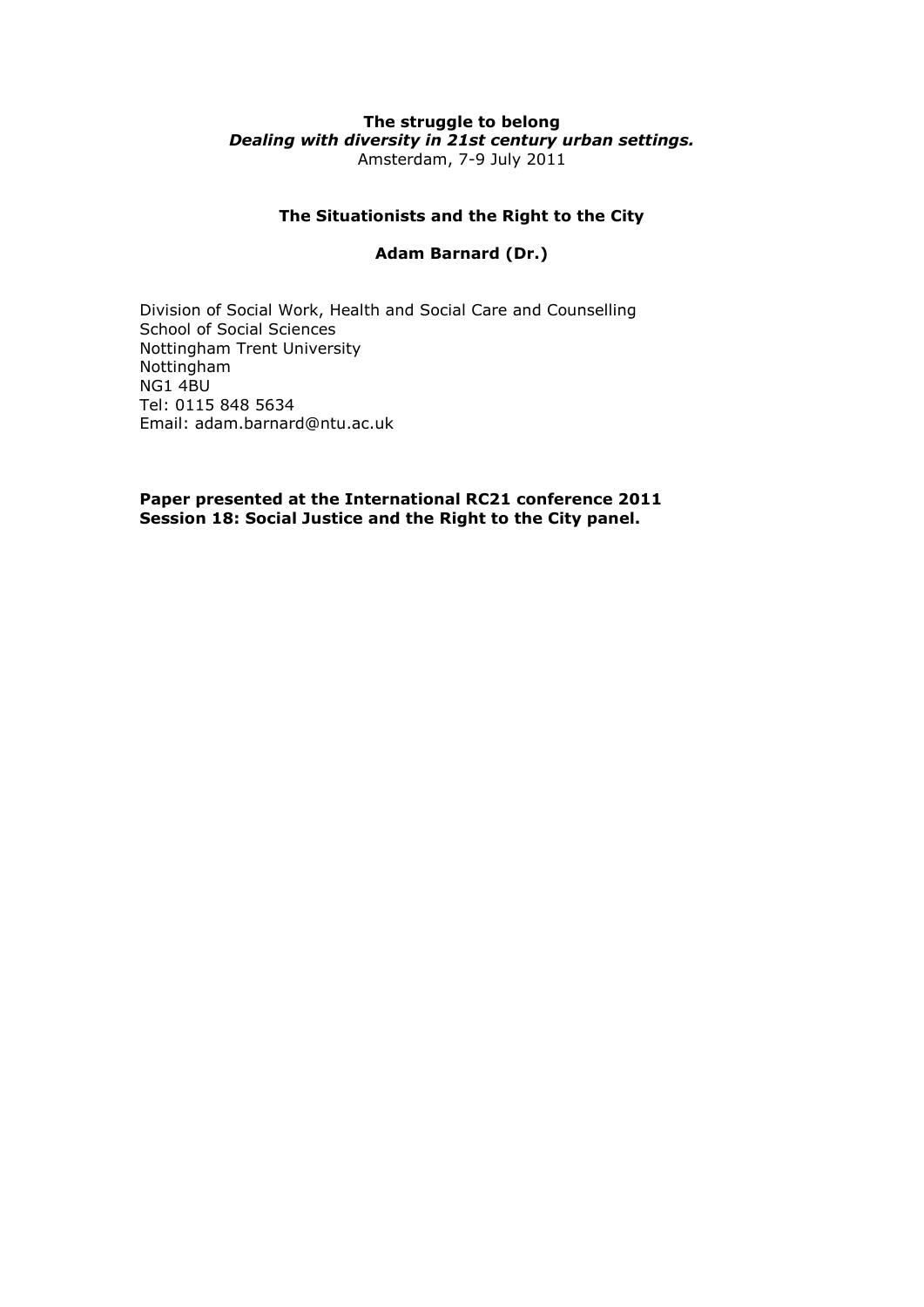# **Abstract**

### **The Situationists and the Right to the City**

This paper will examine the contribution of the Situationist international to the right to the city. Beginning with a review of the contributions the Situationists make to a 'hegelian urbanism' the creative destruction of urbanism is discussed. Using illustrative examples such as Ferdinand Cheval's creation of the *palace idéal* at [Charmes-sur-l'Herbasse,](http://en.wikipedia.org/wiki/Charmes-sur-l%27Herbasse) [Drôme,](http://en.wikipedia.org/wiki/Dr%C3%B4me) [France,](http://en.wikipedia.org/wiki/France) the Dutch architect Constant's unitary urbanism, and Henri Lefebvre's work the understanding of the right to the city, are considered. From this context, the history of the Situationists is developed from the Lettrists, the International Movement for an Imaginist Bauhaus (IMIB), Scandinavian movement COBRA, and the London Psychogeographical Association. The Situationist's central concepts of the spectacle, *dérive*, *détournement*, psychogeography and unitary urbanism are examined to suggest strategic and tactical interventions for a reclamation of a right to the city. Contemporary discussion of future directions of Situationist informed urbanism are presented for the continuing legacy of the Situationist International's understanding of the right to the city.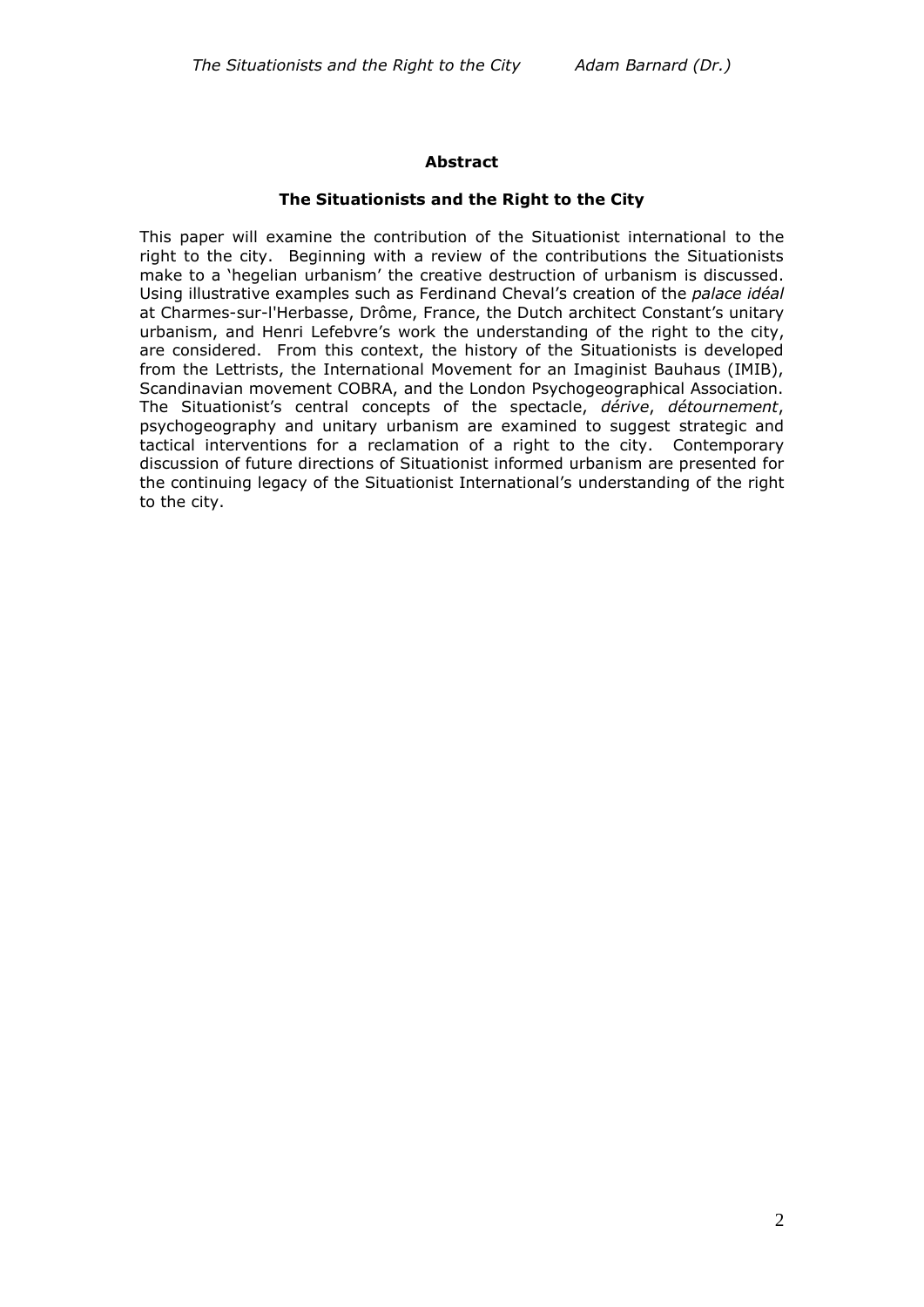### **Introduction**

This article explores the contribution made by the theory of the Situationist International. The initial section provides a history of the organisation, followed by a discussion of its main concepts in the second section. The third section examines the S.I.'s concept of the 'situation', arguing that this undergoes a reorientation towards the construction of situations as political and contested acts, rather than as architectural situations. The fourth section examines the nature and content of these situations and how they emerged from the Situationists' dialogue with Henri Lefebvre. The concluding discussion suggests some of the directions that the Situationists' theory offers by examining their contribution to acts of resistance, creativity and participation, in an assertion of the right to the city. The continuing legacy is considered through an exploration of the S.I.'s contemporary resonance.

#### **Context**

The S.I. was established in 1957, bringing together four European avant-garde groups. These founder members would collaborate for over a decade until the organisation's dissolution in 1972. The organisation published twelve issues of its journal, *Internationale Situationniste*, which acted as the central venue for Situationist ideas. 1969 saw the publication of the journal's last issue. The S.I. fused pre-existing groups together, combining elements of thought and significant members into a loose political coalition that would have a fluid and fluctuating membership.

The most significant pre-Situationist International group was the Dada-inspired Lettrist International. This group was mostly composed of artists and poets, and included the prominent members Guy Debord, Gil Wolman, Michèle Bernstein and Jean-Isidore Isou. Their journal *Potlatch* developed a number of positions that were to form the basis for the establishment of the S.I.

During the years 1952-1957, the most fundamental concepts of the S.I. had been conceived and developed, often under the influence of the Lettrists. This group was principally concerned with artistic experimentation, the production of film and the use of poetry to challenge dominant artistic forms of production. Their organisation was a loose coalition of hard drinkers and thinkers that circulated through the Saint-Germain-des-Prés district of Paris (Mension, 2000).

The second group was the anti-functionalist International Movement for an Imaginist Bauhaus (IMiB), with Asger Jorn as its most prominent member. TheIMIB developed a critical approach to the functionalism and industrial orientation of the neo-Bauhaus. Jorn preferred free experimentation in art to address the question 'where and how to find a justified place for artists in the machine age' (Jorn, 1957: 16).

The third organisation, with which Jorn had a close association, was the Scandinavian COBRA movement (derived from COpenhagen, BRussels and Amsterdam), which was concerned with artistic development. The fourth ensemble was the London Psycho-Geographical Society. Prominentmembers associated with this English contingent were Ralph Rumney, Donald Nicholson-Smith (later Debord's translator in English) and T. J. Clarke. All were to leave the S.I. by 1962, when the group underwent a re-orientation in its views on art and politics, but in 1957, a new and critical organisation was founded by the combination of these groups and the collection of significant players.

Held in a small Northern Italian town, the 'Alba Platform' details the grouping and members of this new organisation. Representatives from eight countries (Algeria, Belgium, Czechoslovakia, Denmark, France, Great Britain, Holland and Italy) were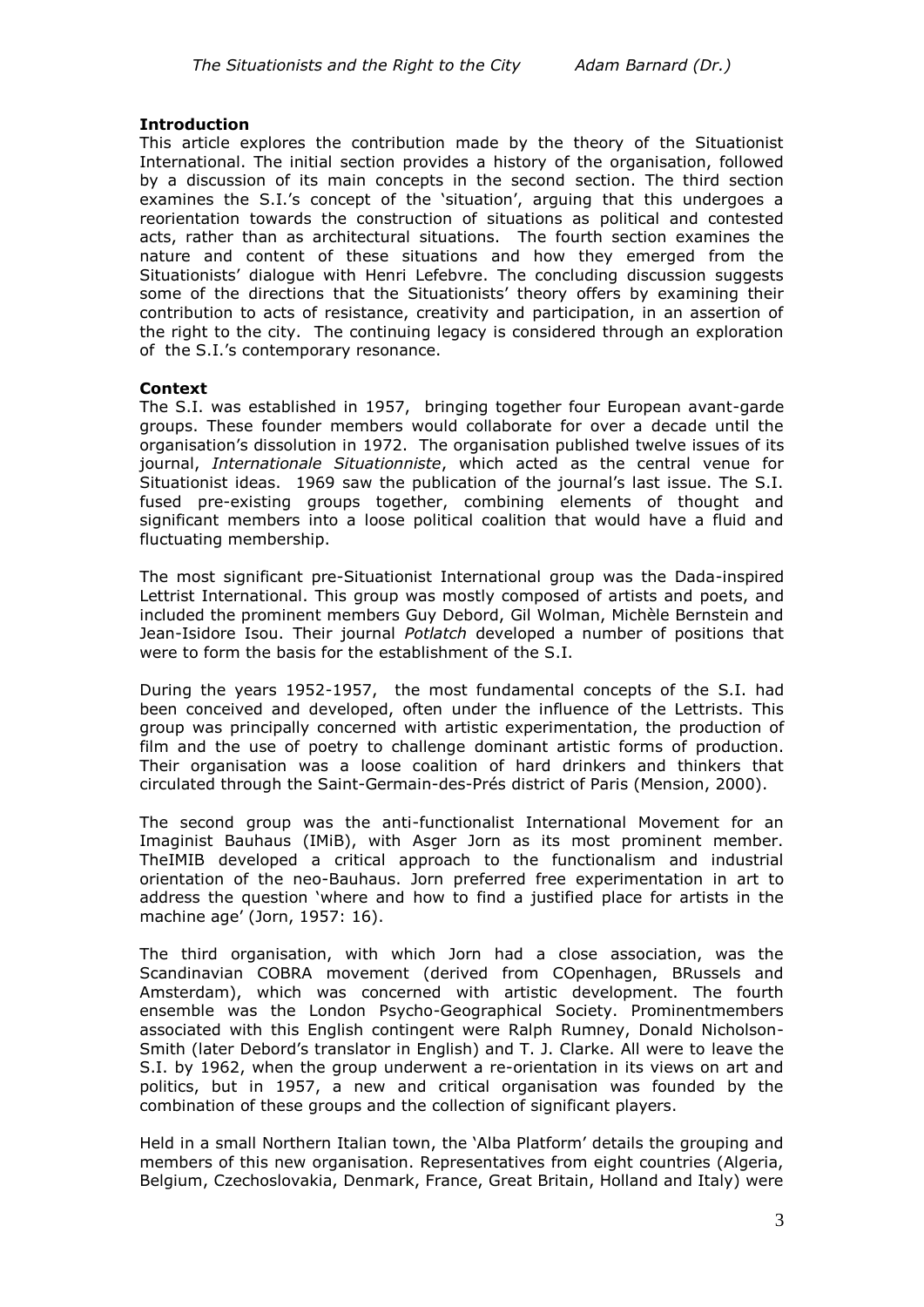present. These included J. Calonne, Constant, G. Gallizio, Asger Jorn, and Gil J. Wolman. The foundations for a united organisation were laid, and resolutions drawn up for a statement of intent of the newly-founded fraternity.

Home (1991) makes a distinction between the 'heroic' phase of the S.I. from 1957 to 1962 and later periods, and sees the latter date as significant in the factions that developed around the artistic Nashist Second International on the one hand, and the political 'specto' Situationists on the other. The 'specto' prefix denotes the regrouping of the S.I Around Debord, the acceptance of his spectacle thesis, and a political focus—as opposed to an artistic focus—to the S.I.'s activities and theory.

The Nashist faction contains the original S.I.'s artistic 'wing', and would result in a de-politicised, aesthetic vision of the S.I.'s original project. Nash was excluded in March 1062. This scission sheds light on the S.I.'s theoretical reorientation, and the 1962 round of expulsions marks it as a significant year. Tensions with Nash were expressed at the 5th Conference of the Situationist International in Götenborg, Sweden, 28-30 August 1061. Kotányi, responding to Nash, stated:

Since the beginning of the movement there has been a problem as to what to call the artistic works by members of the S.I. It was understood that none of them was a situationist production, but what to call them? I propose a very simple rule: to call them 'antisituationist.' (Kotányi, 1961:88).

The statement against the artistic wing of the S.I. is clear. Their productions, by 1961, were running against the S.I.'s grain. From this conference, a new term entered the S.I.'s lexicon: 'Nashism'. It was used as a critique of those Situationist and broader trends that ranked political concerns below artistic considerations. By 1963, the S.I. was evoking Nashism as a term 'derived from the name of Nash', who was principally known for his attempt to betray the revolutionary movement and theory of that time.

Nashism could be used as 'a generic term applicable to all traitors in struggles against the dominant cultural and social conditions' (Editorial, 1963a:112). Nash was further criticised for pretending to have a relationship with the S.I. (Editorial, 1964b: 141), and for producing 'falsifications' (Debord, 1963: 317). How should the S.I. respond to Nashism? 'We must simply be in a position to destroy them' (Canjeurs & Debord, 1960: 305; Debord, 1971:369). Nash's expulsion marks a reorientation in the Situationist International.

### **Central concepts.**

The early, heroic phase of the S.I. saw key ideas on production and consumption developed. The initial resolutions set out at Alba contained the embryonic versions of key concepts in Situationist political theory. The most significant of these were the spectacle, *dérive*, *détournement*, psychogeography and unitary urbanism.

Debord's (1995 [1967]) concept of the 'spectacle' is defined as unity versus separation, and 'a tendency to see the world by means of specialised mediations' (Debord, 1995: 16, §20). In Debord's scathing critique and analysis, modern consumer society is seen as the accumulation of images and the domination of images in modern life. 'The spectacle is capital accumulated to image' (Debord, 1995: 24, §34). The spectacle is the notion that all human relations are mediated by images from advertising, film and other sections of the mass media, driven towards controlling people's activities and consciousness. The need for the production and consumption of commodities (both material and cultural) is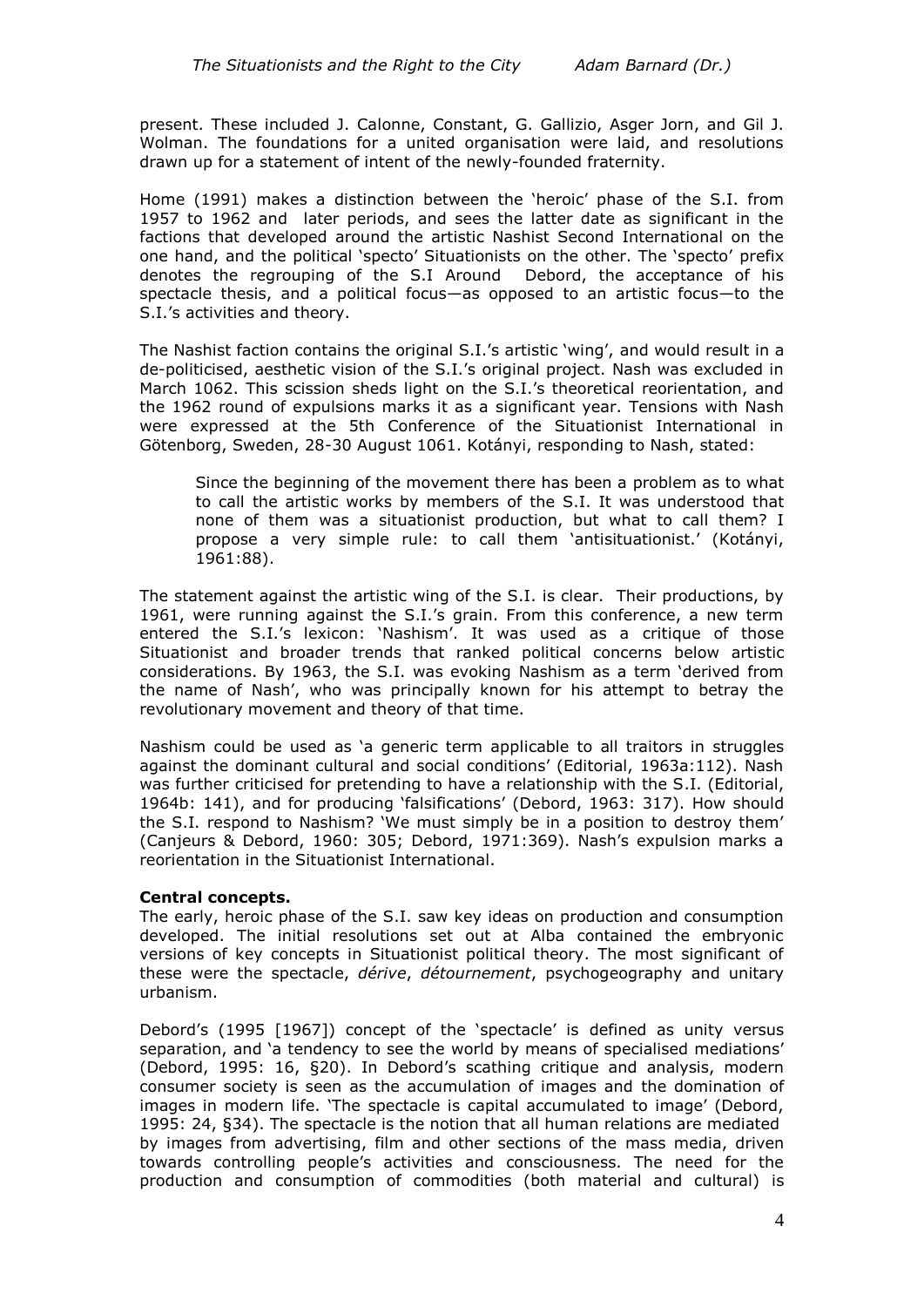ensured by the reign of the spectacle, which is the enemy of a directly-lived and fully human life. 'The whole of life of those societies in which modern conditions of production prevail presents itself as an immense accumulation of spectacles. All that was once directly lived has now become mere representation' (Debord 1995: 12, §1).

People have become divorced from authentic experience, are passive spectators of their own lives and no longer communicate or participate in the society of the spectacle. The dominant form of spectacular commodity production and consumption ensures that people do not engage in self-directed or autonomous activity, but answer the needs of the spectacle. The nexus of images and signs extends across all social relations, and leads to the wholesale 'colonization of daily life' (Hussey, 2001: 52).

For Debord, the spectacle has thoroughly penetrated everyday life. The illusionary and the real, the fragmented and unified experience of modern life, are experienced as something separated, distanced and passive. A highly mediated society loses the direct qualities and experiential conditions that characterised the urban districts in Paris frequented by the Situationists.

The Situationists' act of transcendence developed in the form of the strategic practices of *dérive* – aimlessly drifting through urban environments – and *détournement*, the ironic 'rearrangement of pre-existing elements' (Editorial, 1958: 45). Together, these practices are used to challenge and subvert, forms of cultural expression and the urban environment. They are usefully deployed in a nocturnal, urban environment to challenge the emotional, physical and experiential planning of cities.

Drift, change, chance, encounter and adventure underpin the Situationists' techniques for integral activity on a human scale. These techniques are linked to psycho-geography—the study of the physical effects of the geographical environment on individuals' emotions and behaviour (Editorial, 1958: 45)— which were mapped using collage, poem, photography or prose.

The final Situationist contribution is the concept of 'unitary urbanism'. This perspective of action in the environment is defined 'first by the use of the ensemble of arts and techniques as a means of contributing to an integral composition of the milieu in dynamic relation with experiments in behavior [sic]' (Editorial, 1958: 45). The environment is explored and challenged, using various strategies and techniques in order to highlight the spectacle's dominance and to provide alternative ways of using and living in the environment. It goes beyond architecture, art, urbanism, scientific investigation and the specialised mediations of experts such as town planners, artists and sociologists. Unitary urbanism is a new form of urbanism that combines acoustics, food, drink, architecture, poetry and cinema into a superior construction, to enrich everyday life in the city. Unitary urbanism is 'in close relation to styles of behaviour' (Debord, 1957: 23). It allows and demands the possibility of creating new ways of living and working within urban environments that are guided by human need and the passional qualities of people as a pre-condition to a sense of belonging.

In 1958, Debord and Constant attempted to pull together the principles of unitary urbanism, but the inherent tension between their views is apparent. On the one hand, Constant appeals for a 'striving for a perfect spatial art' and the joining of 'artistic and scientific means' for a 'complete fusion'. Debord's focus is different, demanding a unitary urbanism 'independent of all aesthetic considerations', as a 'result of a new kind of collective action' based on a revolutionary praxis (*I.S.*  no.2 [1958]: 31, quoted in Sadler, 1998: 121).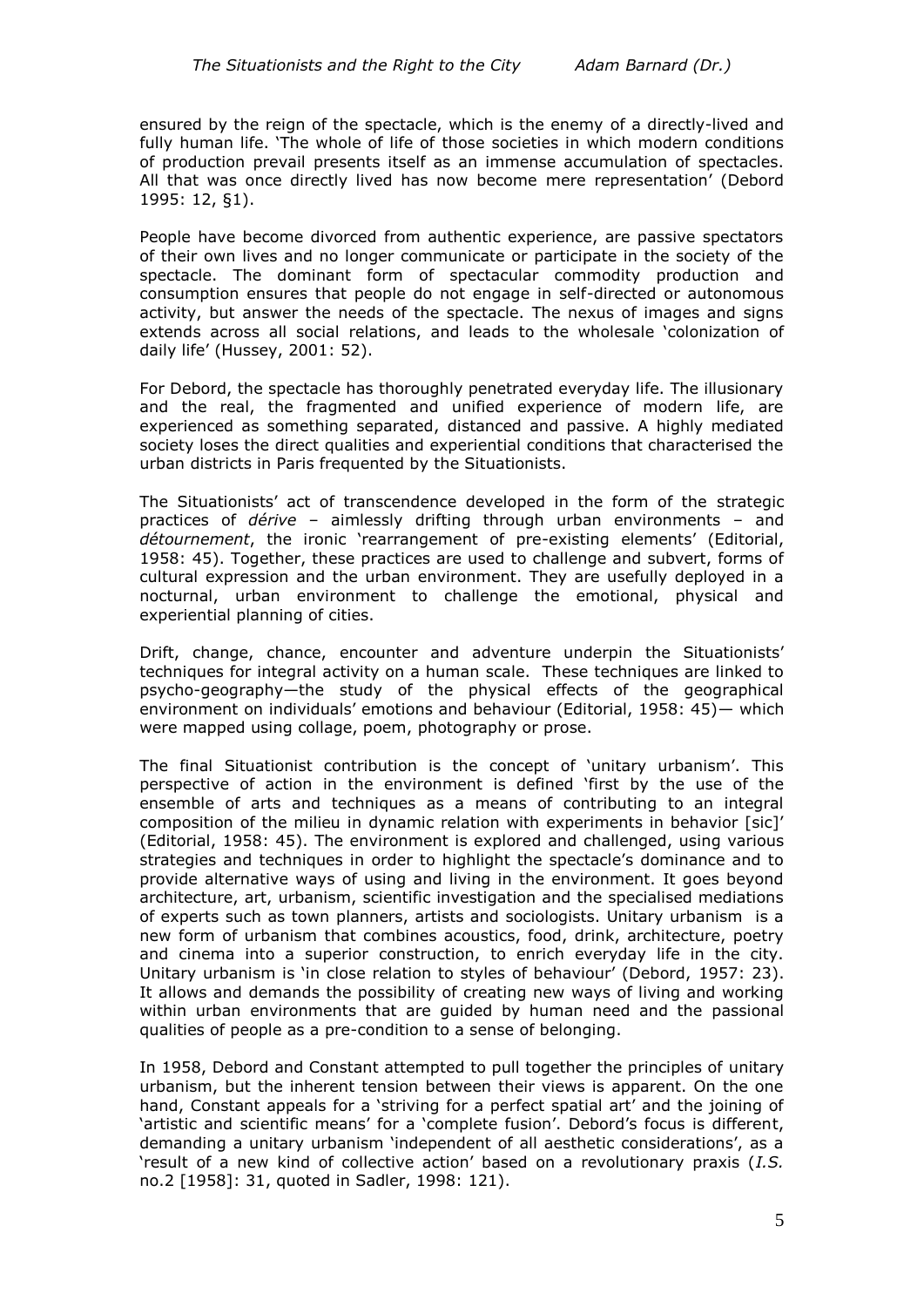Constant's resignation from the S.I. in the summer of 1960 was a result of the tension between these two visions of unitary urbanism (Sussman, 1989:179-80; Raspaud & Voyer, 1972: flyleaf). By September 1961, the Fourth International Conference of the Situationist International would found a central council and propel the quest for creative expression in a different direction.

Constant's project for *New Babylon* was flawed from the beginning. This was a large-scale utopian vision, based on the possibility of constructing a new city guided by the concepts of unitary urbanism. He worked from the perspective of a *flâneur* (Sadler, 1998: 123; Tester, 1994), celebrating the free-floating and bourgeois circulation of commodities—an anathema to the Situationists.

There was an implicit technological determinism in his work. He was impressed by the post-war reconstruction of Paris, where mechanised technological environments emerged, and celebrated 'building technology' and the 'great public building' (Sadler, 1998:125). In this way, Constant's mega-structures create a totality under one roof, but one that reproduces the same alienating conditions of the given urban landscape. They may have been big and futuristic, but they lacked a critical coherence and were not commensurate with social practices.

These mega-structures became the overly-rationalist and functionalist decorated aircraft hangers of which the Situationists were so critical. Sadler (1998: 148) makes asimilar point when he suggests that Constant was 'a situationist adopting a solution that originated in the muchmaligned Le Corbusier, pioneer of pilotis (grids of supporting columns) and deck structures'. Functionalist architecture is smuggled back into the work of Constant. In addition, Constant suffered from the reproduction of a mechanistic metaphor—a by-product of cybernetic culture—for the working of *New Babylon*. Constant conceives of his new city as a machine working on the emotions of its inhabitants (Sadler, 1998: 148).

By 1960, the relationship between Constant and Debord was clear. Constant was called the ex-Situationist, and described as building 'models of factories, agreeing to construct a church and integrating the masses into capitalist technological civilization' (*I.S.* no.6 [1961], in Knabb 1989: 373, n113).

The problem for Constant was that while he was working at the intersection of art and architecture, the Situationists were working at the intersection of politics, art and architecture. Sadler (1998: 158) makes a similar observation, suggesting that Debord is a 'leftist theorist attracted through his romanticism to the cachet of the avant-garde', while Constant is an 'avant-gardist attracted by the fervour of the left'.

After 1962 and a round of expulsions, the Situationists took on a more directly political orientation, and the artistic focus was significantly reduced. Constant's architectural vision was castigated for its 'technocratic concept of a situationist profession' (Editorial, 1963a: 113), and its distinctly heroic vision for the construction of architectural situations.

The later regrouping of the S.I. would modify the use of situations to a more human scale, built into everyday life and having a much more existential understanding of the use of art and culture. This should counter any readings of the S.I. that attempt to suggest a perfect and seamless line of transition throughout its existence. There are lines of continuity, but there are also significant ruptures, scissions and re-orientations.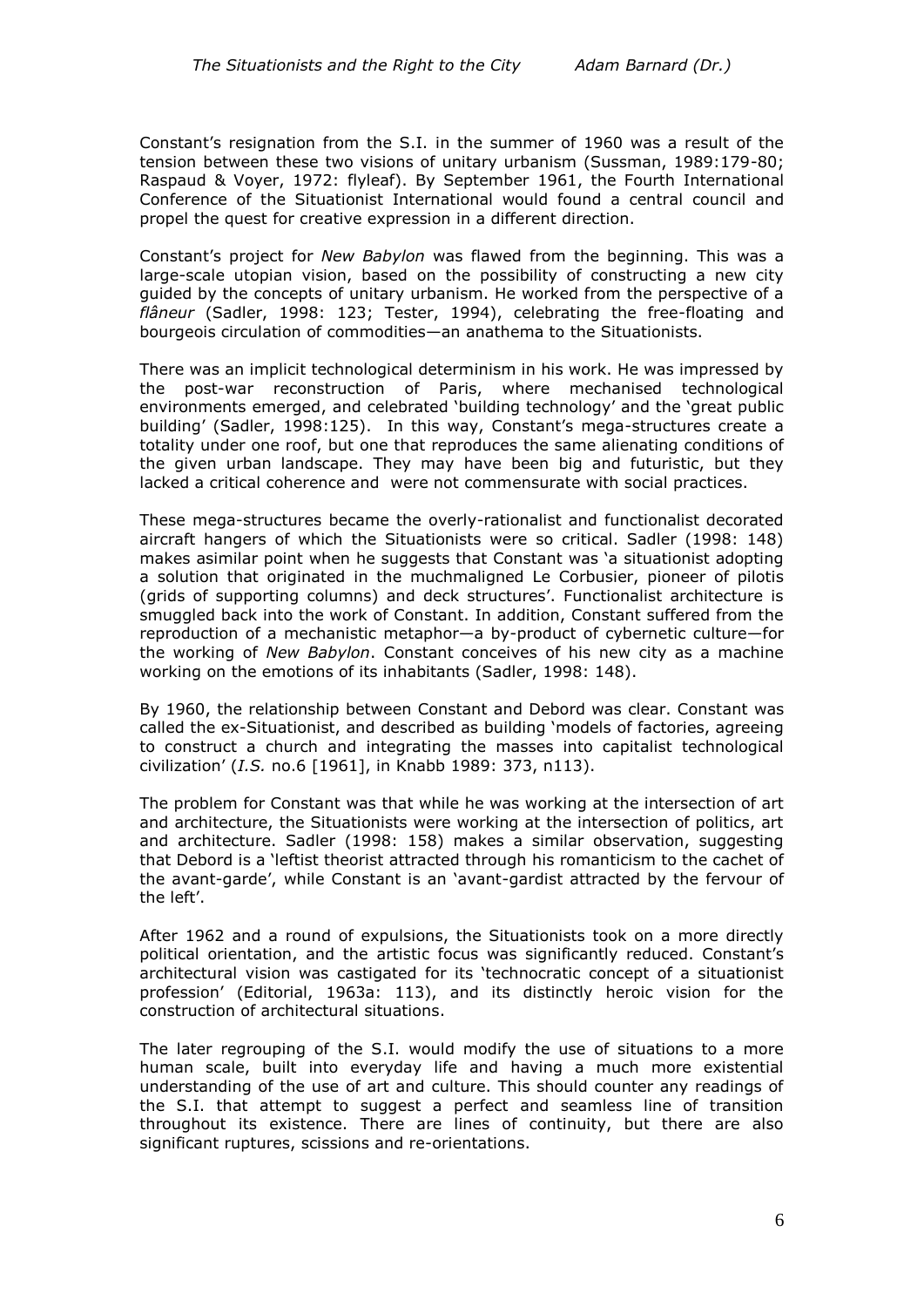The S.I.'s contributions of unitary urbanism, *dérive*, *détournement* and psychogeography all lead to the construction of situations, as 'a moment of life concretely and deliberately constructed by the collective organisation of a unitary ambiance and a game of events' (Editorial, 1958:45). The playful and directionless adventures of the S.I. constitute a challenge to dominant forms of behaviour, life and experience.

If there is one central concept to be gleaned from the Situationists, it is to be found in the group's shift from an early incarnation of constructing artistic and architectural situations towards 'the construction of situations' in a much wider political sense. What does emerge is the S.I.'s focus on the 'city' and the notion of urbanism in the construction, use, engagement with, and right to the city. Their vision, mechanism and critique was pre-figured in the celebration on earlier attempt to apprehend and construct the right to space. McDonough (2009: 3) suggests 'at its core, what we find on in the twenty-odd year articulation of Situationist writing on the city is the outline of what we might call a Hegelian urbanism'. He argues the S.I. did not see the city a physical container or 'an assemblage of structures and routes, of functions and interrelations' but rather the 'space constituted by and constitutive of the drama of self-consciousness and mutual recognition' (McDonough 2009: 3) central to Hegel's thought. At its heart, the S.I. has a dynamic expression of alienation not just of the self but of the self from others a capitalist refashioning of space 'into its own décor' (Debord 1995: 121) and writing in to the physicality of the city a reified alienation. The city is conceived as a site of alienated labour and passive consumption that the construction of situations can challenge. The city was 'reformulated as the locus of potential reciprocity and community, the crucial special stake of any project of radical transformation' (McDonough 2009: 3). The model of a challenge to this functionalism and modernization of 'fixing' alienation was the fantastic architecture of Cheval.

### **Le Factuer Cheval.**

The Situationists had an ongoing admiration for the Palais Idéal du Factuer Cheval. Hussey (2001: 107) suggests this is the 'bizarre edifice of stones, broken glass and seashells' (Goytisolo 1990: 123) which the local postman Ferdinand Cheval had built for no apparent reason in his hometown. However, Cheval was clear that in his early forties he found his 'stone of escape' that was the first element in his construction of the impossible and ideal palace from the everyday and 'to hand' materials on his post round. Part Gaudi cathedral, part Temple of Angkor, part grotto (Hussey 2001: 288) the construction became was an established mecca for the Surrealists and a 'self-built marvel of a Situationist icon (Sadler 1998: 75). Within the 'limits of a single individual's means', Cheval 'had expressed the imperious human need to shape one's environment, to create surroundings that speak of and to oneself and create a realisable dreamscape. The Palais Idéal prefigures a range of themes and motifs that would be so central to the Situationists' thought and practice.

The celebration of Cheval is closely connected to the S.I.'s and particularly Debord's relationship to Henri Lefebvre. The urban sociology that developed around Henri Lefebvre in the early sixties at Nanterre is a formative influence on a number of notable individuals, the most significant of these are Debord.

### **Lefebvre and the Situationists.**

Their friendship lasted from 1957 to 1961 or 1962 (Ross 1997: 69). However, their relationship was a turbulent, acrimonious and torrid affair. A love story that ended badly (Hussey 2001: 138). Lefebvre in an interview in 1983 suggests their relationship is a delicate one and one he cared very deeply about (Ross 1997: 67). Lefebvre outlines the preceding movements (COBRA) and Constant's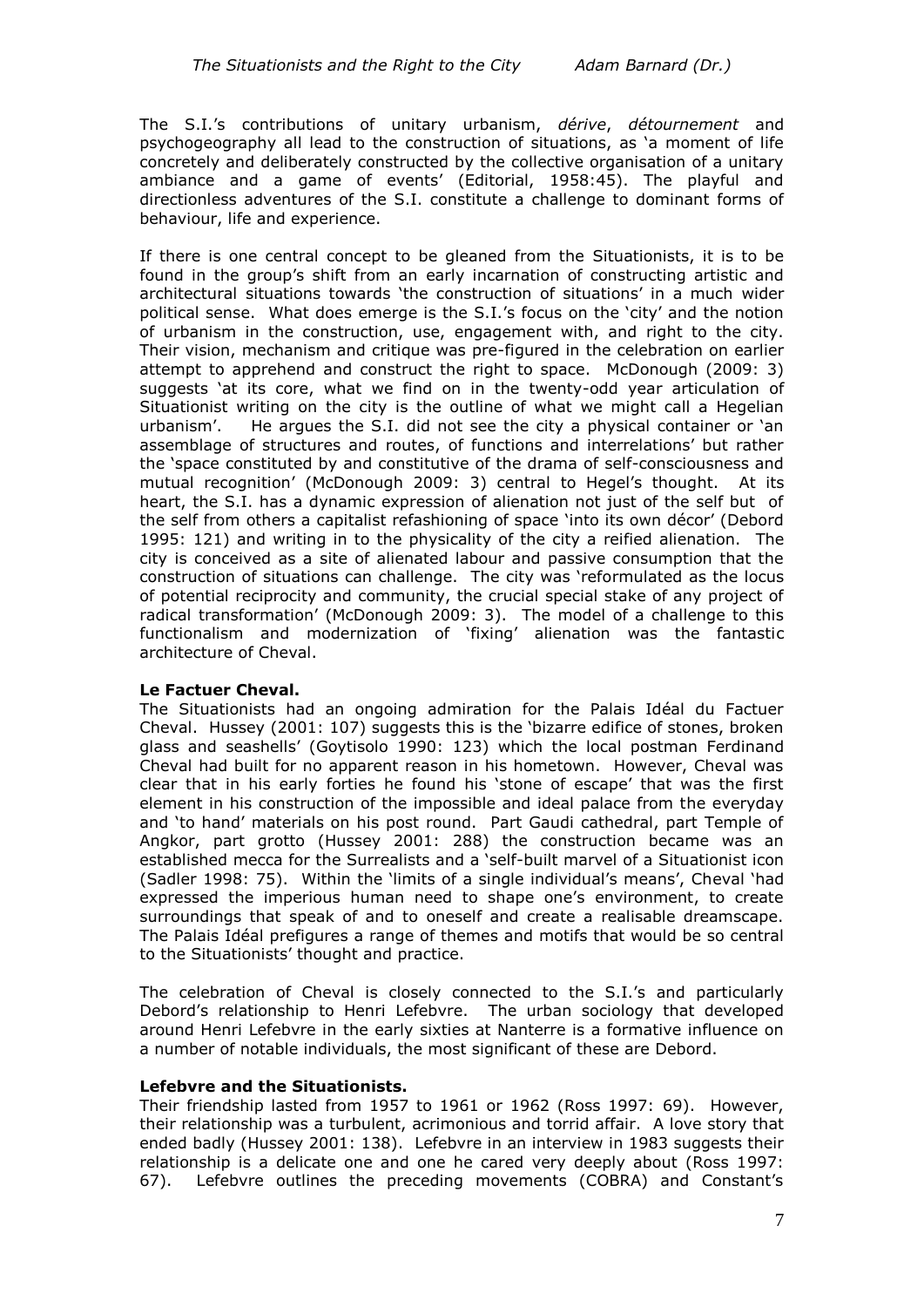relationship to his notion of the everyday. He suggests that the basis of the understanding between the Situationists and Lefebvre was around the notion of 'moments' or 'constructed situations', although Debord deemed moments too abstract (Hess 1988: 215). The idea of new moments or situations was already there in Constant's 1953 article *Pour une architecture de situation* (For an Architecture of Situation). The architecture of situation is a utopian impulse towards transforming society and creating something absolutely new. The vehicle for establishing this new architecture would be the theory and experiments in unitary urbanism. The idea was that in the city one could create new situations by, for example, linking up parts of the city, neighbourhoods that were separated spatially (Lefebvre quoted in Ross 1997: 73). However, after 1960 there was a great movement in urbanism and the establishment of the urbanism code from 1961 in France. At this point the Situationists abandoned Unitary Urbanism and wound down, if not abandoned, *dérive* experiments. Hostilities between Lefebvre and the Situationists fully broke out after a week at Navarrenx. After coauthoring a text together Lefebvre asked for it to be typed up. His version of events is that, afterward, the Situationists accused him of plagiarism (a paradoxical position for the Situationists). The final split came from two directions. The first is the contentious issue of plagiarism over Lefebvre's work on the Commune that he states was a joint text but he only used a small part of this text in his book on the Commune. The second direction was over the dissolution of the *Arguments* group and its journal. Lefebvre suggests Debord advocated *Internationale Situationniste* taking the place of the *Arguments* journal as the latter had lost its revolutionary zeal.

Debord's reproaches Lefebvre, 'I'm used to people like you who become traitors at the decisive moment' (Debord quoted in Ross 1997: 79). Lefebvre suggests that the Situationists' abandonment of unitary urbanism and the adoption of an opposite perspective, seeing urbanism as an ideology, accompanied this acrimonious dispute. The Situationists were no longer interested in constructing architectural situations of destructive creation but became engaged in constructing situations of creative destruction. Kaplan and Ross (1987: 2) acknowledge that the Situationists interpreted Lefebvre's concept of everyday life but rejected his ideas on moments in preference to situations to develop empirico-utopian experiments around this notion. It is to everyday life and empirical scientific enquiry that the discussion now turns due to the contribution of Lefebvre for the Situationist International.

Lefebvre represents the most sustained engagement with the concept of everyday life at both an ontological and epistemological investigation. His aim was to uncover the site and method of the reproduction of the social relations of production in his revolutionary critique of everyday life. Lefebvre's development of this line of investigation and its link to the central Marxist category of alienation was spawned in *Critique de la vie quotidienne* (1947). Ball (1987: 29) suggests the book resonates with the echo of peacetime hope of the reordering of economic energies away from a war economy to leisure and consumption. However, the continuing relevance of alienation for Lefebvre tempers any over optimistic, one-sided or uncritical conceptualisation of the everyday.The book was received 'without a murmur' and represents the uncomfortable relationship Lefebvre had with the French Communist Party (P.C.F.). Two further volumes on everyday life followed (Lefebvre 1962 and 1981). These two works firmly located the everyday in modernity and fruitfully provided the intimate links that can be made between an historical epoch and concrete social practices (Poster 1975: 244-246).

The everyday is defined by Lefebvre as 'that social experience which is left after all specialised activities (paradigmatically labour) have been removed' or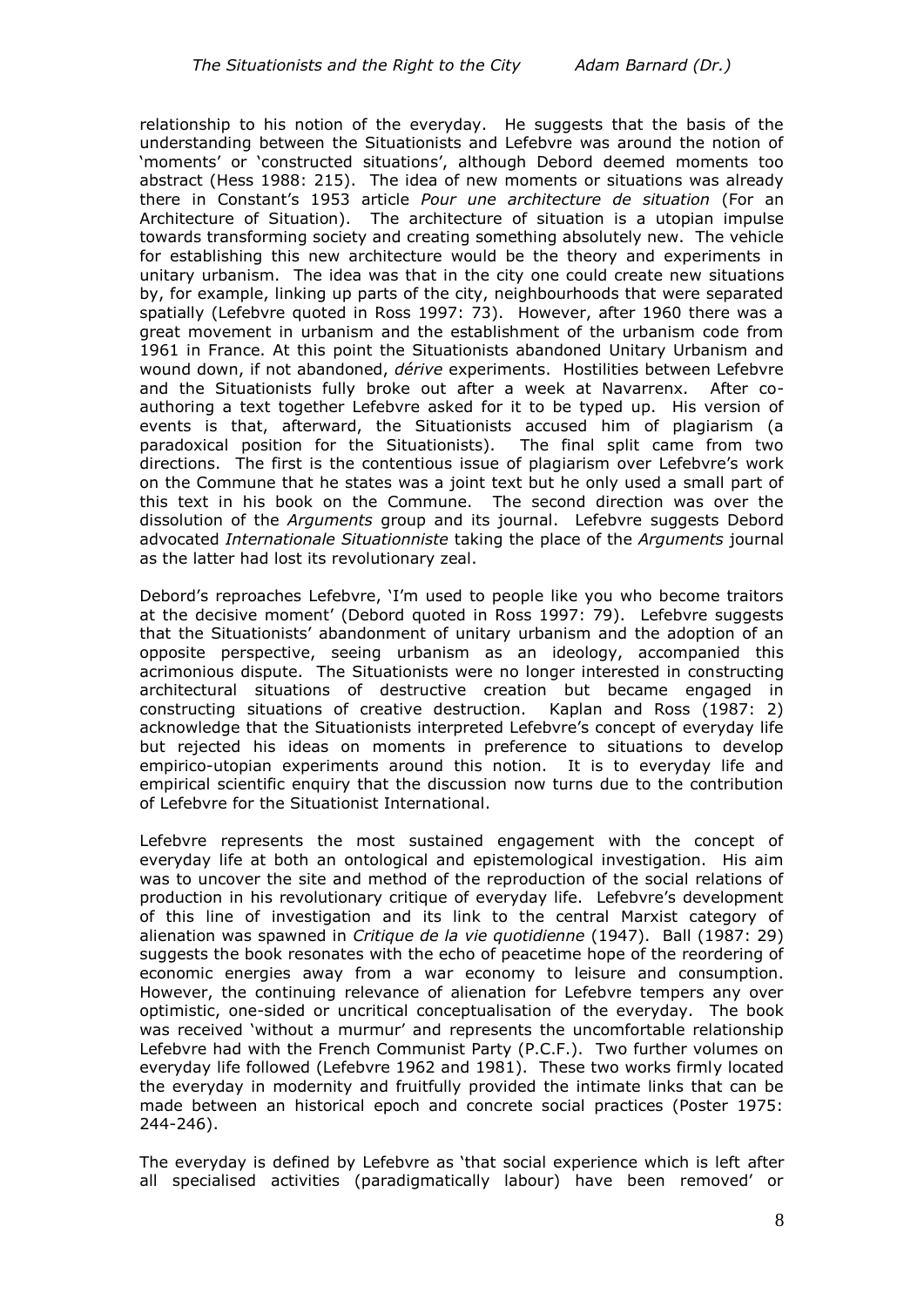accounted for (Ball 1987: 30). In this way the everyday is not simply a counterpoint to the activities of capitalist production. To highlight the relationship between the everyday and alienation, Lefebvre draws a number of distinctions between *la vie quotidienne* (daily life), *le quotidien* (the everyday) and *la quotidienneté* (everydayness). Lefebvre asserts that daily life has always existed. However, the concept of *le quotidien* (the everyday) defines the entry of daily life into modernity (Maycroft 1996: 5). Everydayness stresses the homogenous, repetitive and fragmentary nature of everyday life whilst the everyday has ceased to be a subject (abundant in possible subjectivity) to become 'an object' (object of social organisation) (Maycroft 1996: 5). It is alienation that allows a critique of the everyday. Ball (1987: 30) suggests this is because the everyday is 'put into contact with its own radical *other*'*.* This can take two forms. The first is as an eradicated past or a pre-capitalist or so-called 'folk' culture. The second is as an imagined future of utopian projection. The everyday then is at one and the same time scorned as a current existing state but holding within itself the possibilities of future liberation and a naming of the place where alternative social forms might be organised. The result of this inquiry into everyday life 'is a sort of contrasting diptych, where the first panel represents the *misery of everyday life*...the second panel portrays the *power of everyday life*' (Lefebvre 1971: 35). The second affirmative diptych of continuity, permanence, adaptation, and creation is what Lefebvre (1971: 37) refers to as '*something extraordinary in its very ordinariness'*. This is seen in Lefebvre's discussion on the festival, the right to the city (Lefebvre 1968a) and his views on the Commune as possible challenges to the bureaucratic society of controlled consumption. This conceptualisation proves favourable as,

This society's rational character is defined as well as the limits to its rationality (bureaucratic), the object of its organisation (consumption instead of production) and the *level* at which it operates and upon which it is based: everyday life (Lefebvre 1971: 54).

This definition has the advantage of being *scientific* and more *precisely* formulated than any others and it owes nothing either to literature or a 'social philosophy' above social reality. Lefebvre (1971: 64) suggests the great event in the last few years after 1960 was to produce a programmed society in its appropriate urban setting. It was not enough for the 'bureaucratic society of controlled consumption' to sub-divide and organise everyday life, but it has become functionalised. The expansion of urbanism and the destruction of old towns have led to a *cybernetized* society. Land is allotted, through efficient apparatus according to specific ends, thus deepening the division and organisation of everyday life in urban environments. 'Cyberneticians, the unelected, unaccountable, specialised elite of technically and functionally, rationalised bureaucrats are heavily implicated in the increasing bureaucratic control of everyday life connected to the Americanisation of consumer products and mass-production of standardised goods' (Lefebvre 1971: 67). The argument put forward sees the connections between Lefebvre's assessment of Americanisation and the S.I.'s political critique of post-war France around everyday life.

One realm that Lefebvre identified as holding the possibility of a critique of everyday life is 'in and through leisure activities' (Lefebvre 1991: 29). However, leisure is not uncritically accepted as forming an authentic point of existence. Leisure in post-war France had become increasingly commodified leading Lefebvre to conclude it had become a key component in the reproduction of capitalist relations (Lefebvre 1977: 9). Lefebvre was critical of the passive nature of leisure pursuits. For example, cinema held the possibility of cultural enrichment but opened avenues for commercial exploitation and servility to constructed attributes.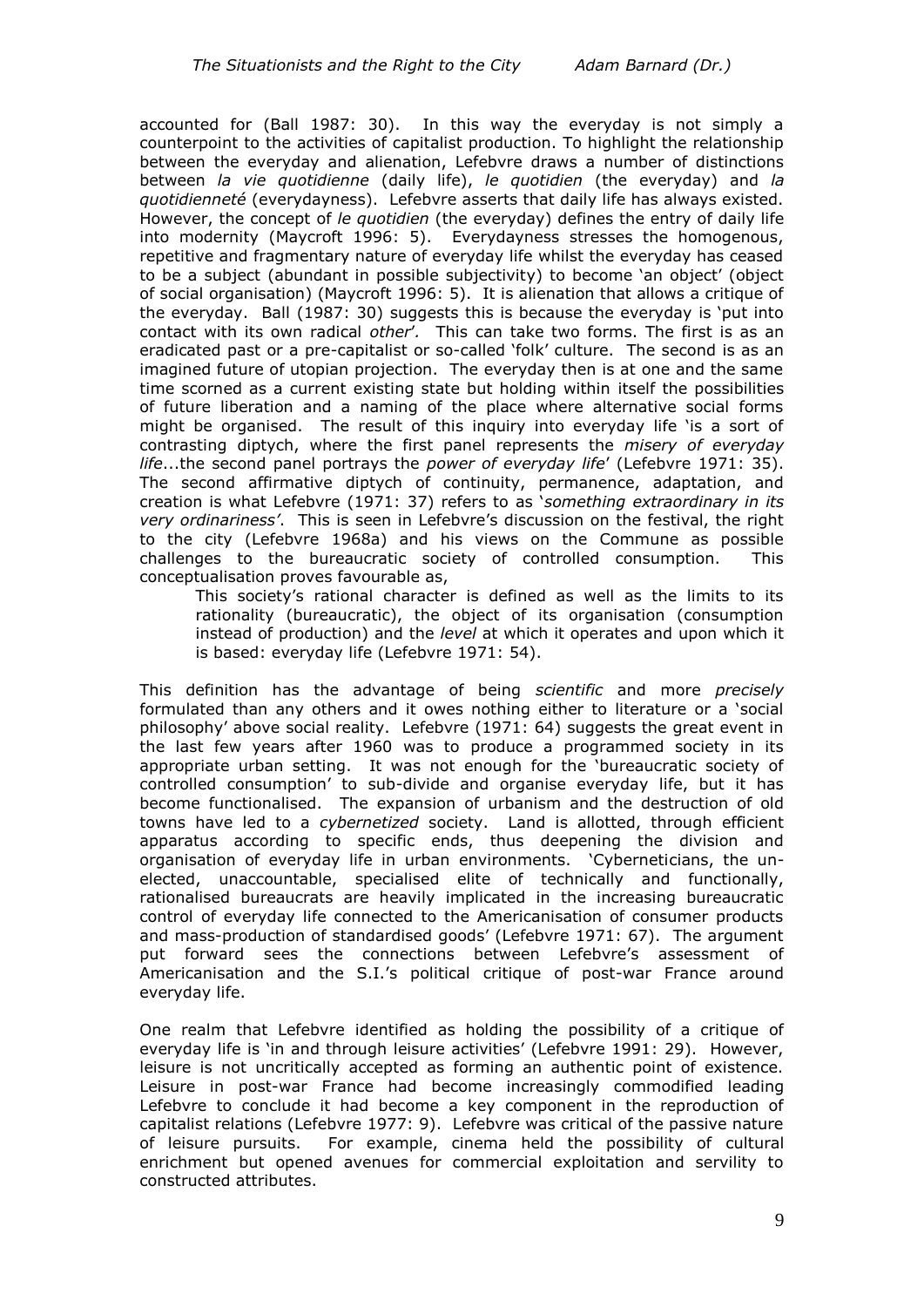To further develop his critique of everyday life Lefebvre developed his epistemology. Arguably, Lefebvre was caught in the post-war trend of empirical social science. In his teaching he would advocate observation as the primary medium for understanding and apprehending urban landscapes. 'Observation and curiosity of the world in which we live is the basis of intuition, questioning and critique and transformation. Becoming a real sociologist begins with observation' (Kofman and Lebas 1996: 15-16). However, towards the end of his life and still concerned with issues of everyday life, he had developed a method of 'rhythm analysis' (1992). The epistemological orientation is focused on linear and cyclical rhythms that unfold temporally. Rhythm analysis is the struggle for the conquest of time within time itself (Lefebvre 1986). Moreover, it is the concept that interweaves total, uniform and quantifiable linear time with qualitative rhythms in everyday life (Kofman and Lebas 1996: 31).

The influence of Lefebvre on the Situationists is undeniable and a similar contradictory relationship in terms of empiricism underlies the Situationists' analysis. On the one hand they represent a theoretical view that is the antithesis of empirical enquiry. The aphoristic style (particularly of Debord), a focus on emotional ambiences and experiential qualities had been persuasively linked to dark or gothic (noir) romanticism (Löwy 1998). On the other hand, their major techniques clearly demonstrate an empirical orientation. The whole project of psychogeography was an attempt to map areas of the city. It may not have been the God's eye view of functionalist planners but theirs was definitely an empirical cartography written through experiments in behaviour. It still retained an observational bias, even when tempered by the mapping of emotional ambiences. Moreover, the city was seen as a laboratory for experimental *dérives.* The 'scientistic' undertones sit uncomfortably with the emphasis on experiential qualities in challenging the dominant zoning of cities. However, the Situationists might have an empirical focus but this does not suggest they are empiricist in the Anglo-American and positivist sense. The similarities and family resemblance is to Gaston Bachelard (1968, 1985). Bachelard stressed the discontinuity in rational and scientific thought and regarded scientific rationalisation of experience as '*un rationalisme ouvert*' involving a dynamic 'rapport' between subject and object. He was opposed to the idea that thought is a reproduction of reality (or a reflectionist theory of knowledge) or an *a priori* rational construction. He held that knowledge affects the known object and vice versa which repudiates the separation of theory and praxis and that we only know what we try to change. It is this epistemological stance that has the greatest resonance with the Situationists.

For Levebvre (1996 [1968]: 147), the right to the city is a 'cry and demand' for 'the need for creative activity, for the *oeuvre* (not only of products and material goods), the need for information, symbolism, imagination and play'. It 'manifests itself as a superior form of rights: right to freedom, to individualization in socialization, to habitat and to inhabit' (Levebvre 1996 [1968]: 174). Lefebvre contends that the right to the city is the right to the *oeuvre*, the collective totalities of social relations and activity that makes up a city, 'to participation and appropriation (clearly distinct from the right to property)'. The capturing and creation of the city's *oeuvre* is the Situationists' project.

Harvey (2008: 23) argues that the question of what kind of city we want cannot be divorced from questions of what kinds of social ties, relationships to nature, technologies and aesthetic values we desire. The right to the city is more than individual liberty and access to urban areas but is a right to change ourselves by changing the city and a collective power to reshape the process of urbanisation. Arguing from his perspective that cities have arisen though the absorption of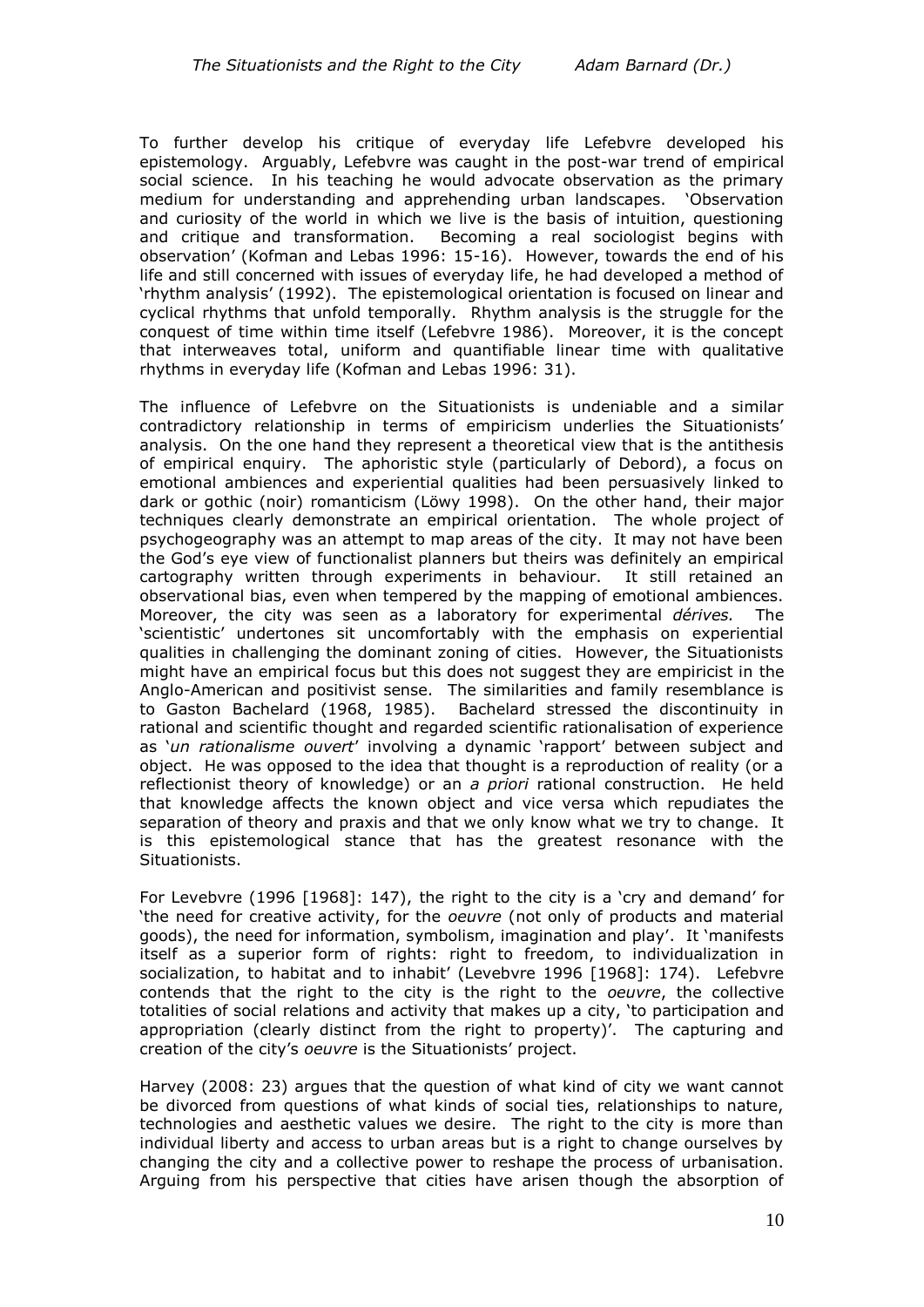geographical and social concentrations of surplus product from capitalism's perpetual search for profit. The Second Empire of Paris, the Haussmannisation of the Paris' urbanism (Harvey 2003), 1940s suburbanisation of the U.S. and destruction of New York to the building of Dhubai's architecture of excess, to contemporary China's Klondike land-grab. Harvey draw's on Lefebvre's *The Urban Revolution* which predicted not only that urbanization [as a fix for surplus production] was central to the survival of capitalism and therefore bound to become a focus of political and class struggle, but that it was obliterating the distinctions between town and country through the production of integrated spaces across national territory (Harvey 2008).

#### So what does the preceding discussion contribute to right to the city?

The Situationists provide a panoply of techniques to engage with and redefine the city. The mapping of emotional ambience, the hidden and neglect corners and alleyways challenge to the dominant zoning, control and surveillance of city. The artistic, creative and political engagement of change, subversion, high-jacking the pre-ordered elements of city life recreates the everyday urban experience. The reclamation of public, city space from planners, administrators and cyberneticians is an important aspect of the Situationists politics. For the Situationists, the everyday in the city was the arena to be mined for experiments on new forms of living, ambience, 'structures of feeling' or a new sensibility. A utopian demand for the possible impossible and taking dreams for reality provides a contemporary sense of belonging as a change in the city is part of the assertion of the human right to change oneself. The creation of situations as transformatory moments in human experience and urban geography, as a political struggle to life in city and a generalised awareness of the future possibilities of an urban utopia.

The Situationists' values of communication, participation, self-realisation through chance, encounter, play and giftgiving provide alternative sets of values, which can guide and inform this creativity. The construction of situations drew these values together with a desire for different organisational arrangements in order to achieve equal power relations, greater democracy and informal communication. Contemporary cultural politics and certain artistic and political aspects of independent, DIY cultural production may form a vanguard of different and experimental forms of behaviour, values and organisation of which the Situationists would be proud. Theory, the S.I. retains a vital currency of which the last has not been heard. At a time when the spectacle is at war with itself, it is time, in Debord's (1995: 154) words, for a Situationist dialogue to 'take up arms to impose its own condition upon the world'.

### **References**

Bachelard, Gaston, (1968) *The Philosophy of No: A Philosophy of the New Scientific Mind.* Transl. G.C. Waterstone. New York: Orion Press. Bachelard, Gaston, (1985) *The New Scientific Spirit.* Transl. Arthur Goldhammer. Boston: Beacon Press. Ball, E. (1987) 'The Greatest Sideshow of the Situationist International', *Yale French Studies*, 73: 21-37. Canjuers, Pierre & Guy Debord (1960) 'Preliminaries toward defining a unitary revolutionary programme', in Ken Knabb (ed.) (1989, 2nd ed.) *Situationist International Anthology.* Berkeley, C.A.: Bureau of Public Secrets. Pp. 305-309. Debord, Guy (1995) *The Society of the Spectacle.* Transl. Donald Nicholson-Smith. New York: Zone Books. [Original edition: Guy Debord (1967) *La Société du Spectacle.* Paris: Editions Buchet-Chastel).] Debord, Guy (1971) 'Untitled text', in Ken Knabb (ed.) (1989, 2nd ed.) *Situationist International Anthology.* Berkeley, C.A.: Bureau of Public Secrets.

Pp. 368-370).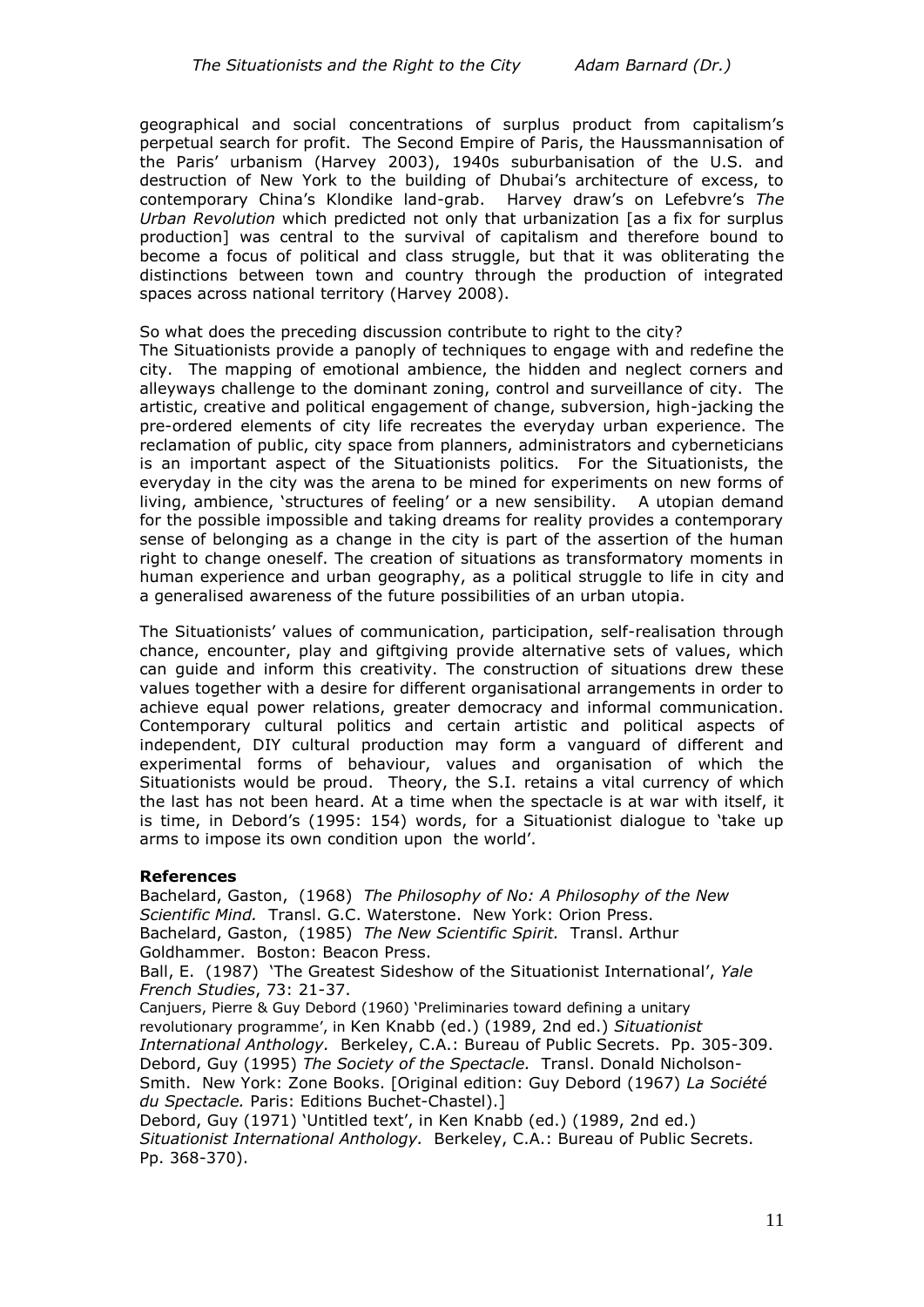Debord, Guy (1963) 'The Situationists and the new forms of action against politics and art', in Ken Knabb (ed.) (1989, 2nd ed.) *Situationist International Anthology.*  Berkeley, C.A.: Bureau of Public Secrets. Pp. 317-319.

Debord, Guy. (1957) 'Report on the construction of situations and on the International Situationist Tendency's conditions of organisation and action' in Ken Knabb (ed.) (1989, 2nd ed.) *Situationist International Anthology.* Berkeley, C.A.: Bureau of Public Secrets. Pp. 17-25.

Editorial (1964b) 'Questionnaire', in Ken Knabb (ed.) (1989,2nd ed.) *Situationist International Anthology.* Berkeley, C.A.: Bureau of Public Secrets. Pp. 138-142. Editorial (1963a) 'The countersituationist campaign in various countries', in Ken Knabb (ed.) (1989,2nd ed.) *Situationist International Anthology.* Berkeley, C.A.: Bureau of Public Secrets. Pp. 111-113.

Editorial (1958) 'Definitions', in Ken Knabb (ed.) (1989, 2nd ed.) *Situationist International Anthology.* Berkeley, C.A.: Bureau of Public Secrets. Pp. 44-46. Goytisolo, J. (1990) *Forbidden Territory.* Trans. Peter Bush. San Francisco: North Point Press.

Harvey, D. (2008) 'The Right to the City'. *New Left Review.* Sept/Oct 2008. Pp. 23-40.

Harvey, D. (2003) *Paris, Capital of Modernity.* New York. Routledge.

Hess,R. (1988) *Henri Lefebvre et l'aventure du siècle.* Paris: Éditions A.M. Métailié.

Home, Stewart (1991) *The Assault on Culture: Utopian Currents from Lettrism to Class War. Stirling:* A.K. Press.

Hussey, Andrew (2001) *The Game of War: The Life and Death of Guy Debord.*  London: Jonathan Cape.

Jorn, Asger (1957) 'Notes on the formation of an Imaginist Bauhaus', in Ken

Knabb (ed.) (1989, 2nd ed.) S*ituationist International Anthology.* Berkeley, C.A.,: Bureau of Public Secrets: Pp. 16-7.

Kapan, Alice and Ross, Kristin. (1987) 'Introduction', *Yale French Studies*, No. 73, 1987, pp. 1-6.

Knabb, K. (ed.) (1989, 2nd ed.) S*ituationist International Anthology.* Berkeley, C.A.,: Bureau of Public Secrets.

Kofman, Eleonore and Lebas, Elizabeth. (1996) *Writings on Cities: Henri Lefebvre.*  Oxford: Blackwells.

Kotányi, Attilia (1961) 'The Fifth S.I. Conference in Götenborg', in Ken Knabb (ed.) (1989, 2nd ed.) *Situationist International Anthology. Berkeley:* Bureau of Public Secrets. C.A. Pp. 88-9.

Lefebvre, H. (2003) *The Urban Revolution.* Minneapolois: University of Minnesota Press.

Lefebvre, Henri. (1992) *Éléments de rythanalyse: Introduction à la connaissance des rythmes.* Paris: Édition Syllepse.

Lefebvre, Henri. (1986) *Le retour de la dialectique. 12 mots clés.* Paris: Messidor/Editions Sociales.

Lefebvre, H. (1981) *Critique de la quotidienne III: De la modernité au modernisme (Pour une métaphilosophie du quotidien).* Paris:L'Arche.

Lefebvre, Henri. (1971) *Everyday Life in the Modern World.* Tran.s Rabinotvitch, Sacha. London: Allen Lane.

Lefebvre, Henri. (1968) *Le droit à la ville.* Paris: Anthropos*.*

Lefebvre, H. (1962) *Critique de la vie quotidienne II: Fondement d'une sociologie de la quotidienneté.* Paris: L'Arche.

Lefebvre, Henri. (1947) *Critique de la Vie Quotidienne: Introduction.* Paris: L'Arche.

Löwy, Michael. (1998) 'The Dark Romanticism of Guy Debord', *Radical Philosophy,* No. 87, January/ February, 1998, pp.31-34.

Maycroft, N. (1996) *Practical Utopias.* Nottingham Trent University: PhD thesis.

McDonough. T. (2009) *The Situationists and the City.* Verso: London.